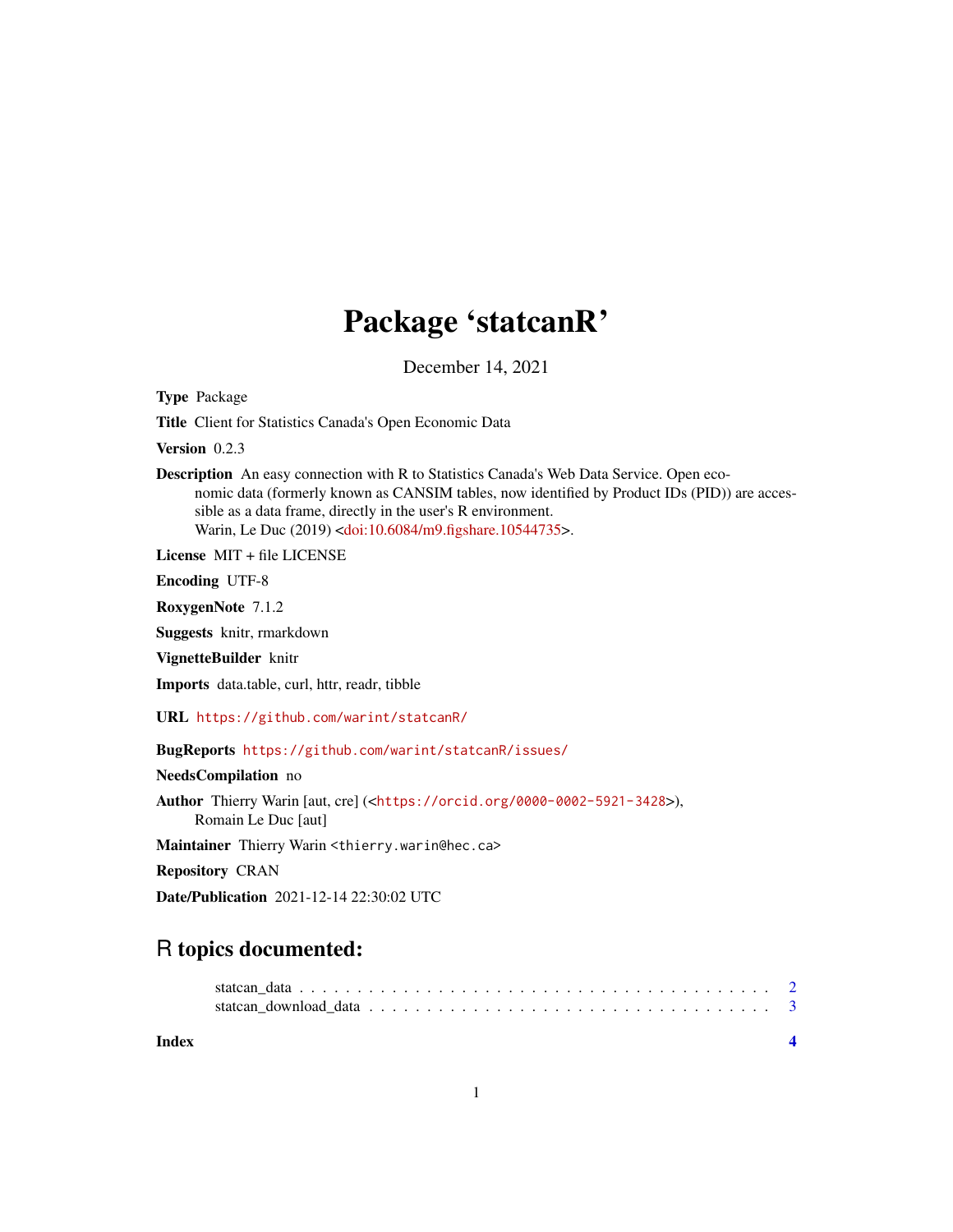<span id="page-1-0"></span>statcan\_data *statcanR*

#### Description

Easily connect to Statistics Canada's Web Data Service with R. Open economic data (formerly known as CANSIM tables, now identified by Product IDs (PID)) are accessible as a data frame, directly in the user's R environment.

#### Usage

statcan\_data(tableNumber, lang)

#### Arguments

| tableNumber | The table number of the Statistics Canada data table |
|-------------|------------------------------------------------------|
| lang        | The language wanted                                  |

#### Details

The statcan\_data() function has 2 arguments to fulfill to get data: tableNumber  $\&$  lang.

The tableNumber argument simply refers to the table number of the Statistics Canada data table a user wants to collect, such as '27-10-0014-01' for the Federal expenditures on science and technology, by socio-economic objectives, as an example.

To get the table number: <https://www150.statcan.gc.ca/n1/en/type/data>.

The second argument, lang, refers to the language. As Canada is a bilingual country, Statistics Canada displays all the economic data in both languages. Therefore, users can choose to collect satistics data tables in French or English by setting the lang argument with c('fra', 'eng').

#### Value

The output will be a data table representing the data associated with the chosen table number.

#### Examples

```
mydata <- statcan_data('27-10-0014-01', 'eng')
```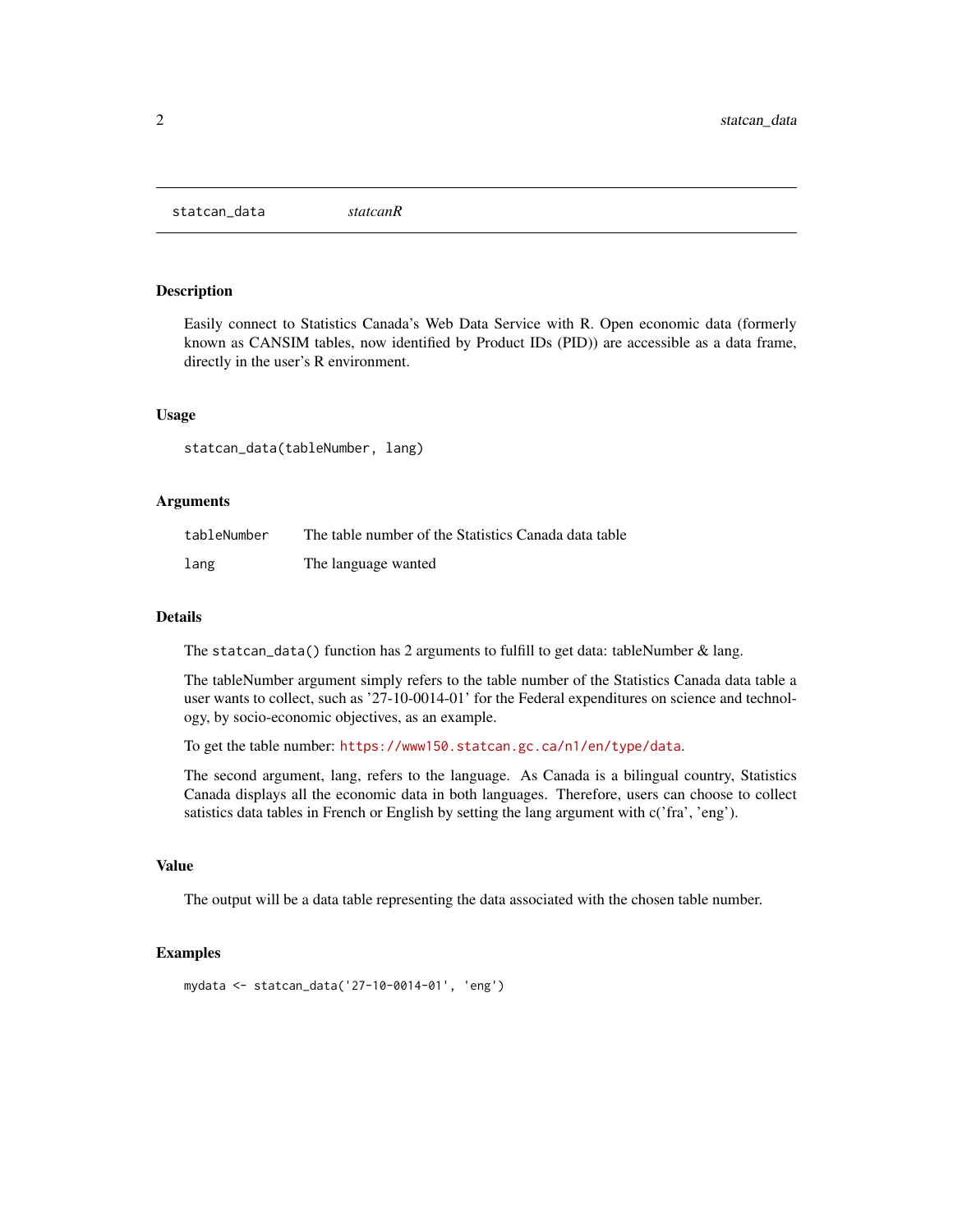<span id="page-2-0"></span>statcan\_download\_data *statcanR download data function*

# Description

statcanR download data function

# Usage

```
statcan_download_data(tableNumber, lang)
```
# Arguments

| tableNumber | The table number of the Statistics Canada data table |
|-------------|------------------------------------------------------|
| lang        | The language wanted                                  |

# Value

The output will be a data table and csv file representing the data associated with the chosen table number.

# Examples

```
mydata <- statcan_data('27-10-0014-01', 'eng')
```